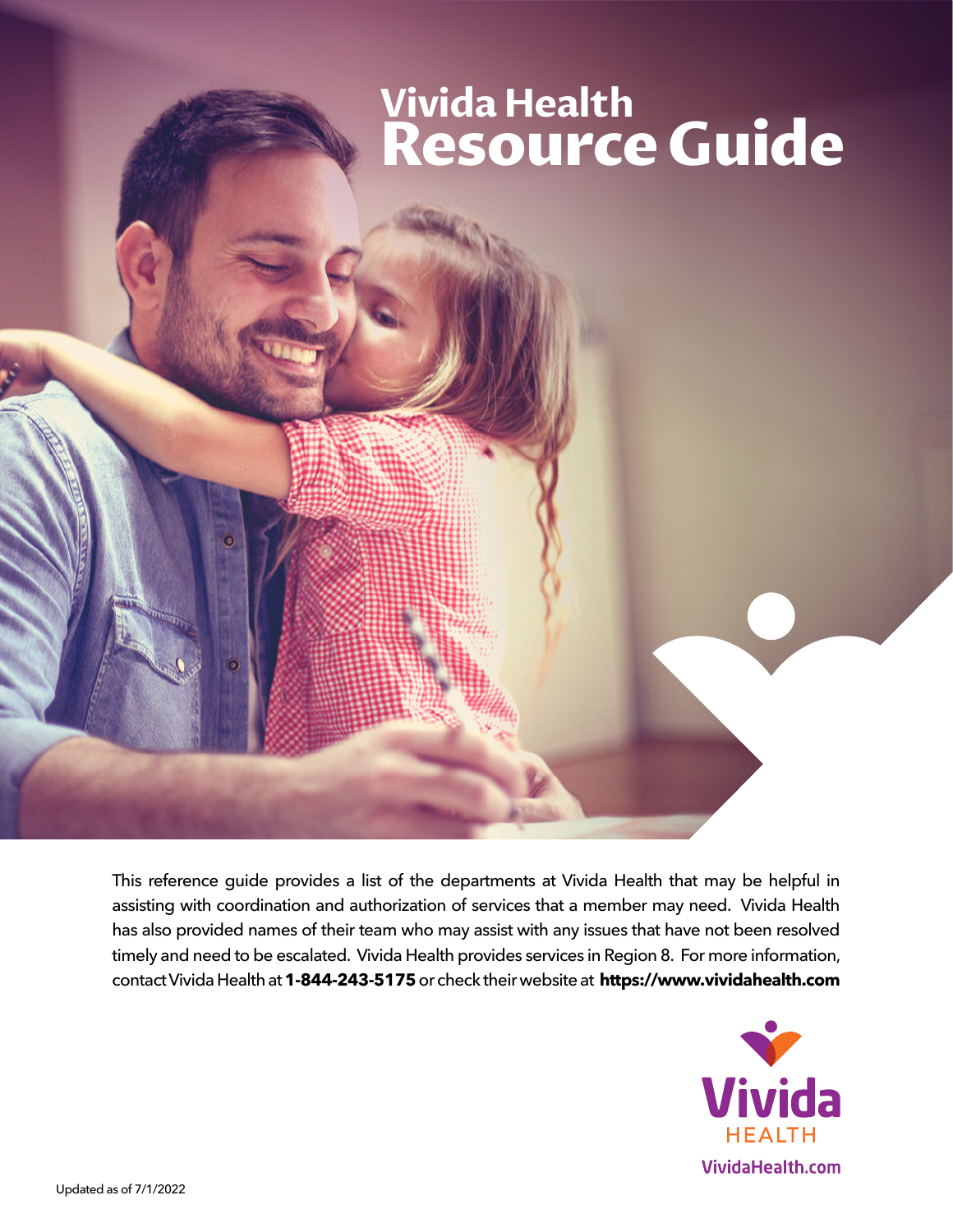# **Vivida Health Resource Guide**

# **BEHAVIORAL HEALTH**

### **Beacon Health Options**

Support provided:

Authorizations related to behavioral health services, referrals, treatment centers, behavioral health directory

#### **Phone number:** 1-888-710-2316

When you call for assistance, you will be asked to choose from the following:

Press 1 for English or for translation assistance; 2 for Spanish

Press 1 for Member or 2 for Healthcare Professional

You will then be prompted to choose the reason for your call. The choices are as follows:

- 1 Medical Coverage
- 2 Claims & Website
- 3 Benefits & Eligibility
- 4 Referrals
- 5 Other

**Hours of operation during non-holidays:** Monday to Friday from 8:00 AM to 8:00 PM ET

#### **Contact after hours or weekends:** 1-888-710-2316

**Special instructions for after hours or weekends:** Routine matters call the next business day. Crisis

Calls and Higher Levels of Care are handled 24/7.

Escalation contact:

**Primary:** Customer Service

Phone number: 1-888-710-2316

#### **OUD/SUD Contact Person:** Beacon\_CM@BeaconHealthOptions.com

Phone number: 1-888-710-2315

To learn more about mental health and substance use services available and to connect to resources in your

[a](https://flmomsmhresources.org/)rea, click here [Florida Behavioral Health Impact Mental Health Resource Directory](https://flmomsmhresources.org/)

## **[CASE MANAGEMENT](https://flmomsmhresources.org/)**

#### Support provided:

[Assistance with appointments post discharge, linking member to community services, education on](https://flmomsmhresources.org/)  [condition, coordination with treating providers](https://flmomsmhresources.org/)

#### **Phone number:** [1-844-243-5175](https://flmomsmhresources.org/)

[When you call for assistance, you will be asked to choose the reason for your call from the following:](https://flmomsmhresources.org/)

- [1 Claims or Eligibility](https://flmomsmhresources.org/)
- [2 Authorizations](https://flmomsmhresources.org/)
- [3 Pharmacy](https://flmomsmhresources.org/)
- [4 Behavioral Health](https://flmomsmhresources.org/)
- [5 Report a Critical Incident](https://flmomsmhresources.org/)
- [6 Translation or to speak with a Coordinator](https://flmomsmhresources.org/)



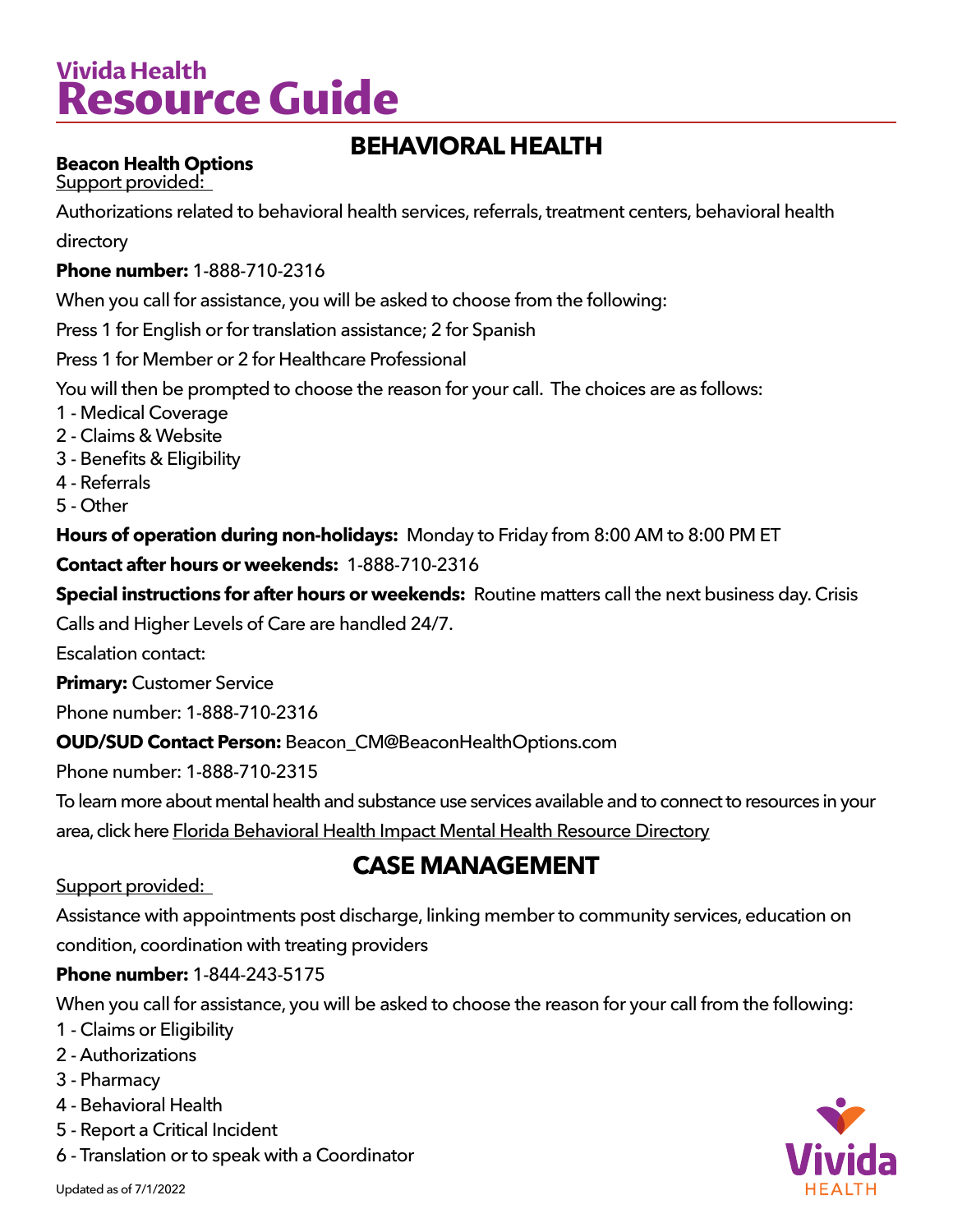### **Hours of operation during non-holidays:** [Monday to Friday from 8:00 AM to 5:00 PM ET](https://flmomsmhresources.org/)

### **[Contact after hours or weekends:](https://flmomsmhresources.org/)** 1-844-865-7920

[When you call for assistance, you will be asked to choose from the following:](https://flmomsmhresources.org/)

- [1 For a Nurse Health Coach](https://flmomsmhresources.org/)
- [2 To choose a Health Topic](https://flmomsmhresources.org/)

[Escalation contact:](https://flmomsmhresources.org/) 

**Primary:** [Nurse Advice Line](https://flmomsmhresources.org/) [Phone number: 1-844-865-7920](https://flmomsmhresources.org/)

## **PERINATAL CARE SUPPORT**

#### **Health Dialog**

Support provided:

Provide care coordination/care management

#### **Phone number:** 1-844-243-5175

When you call for assistance, you will be asked to choose the reason for your call from the following:

- 1 Claims or Eligibility
- 2 Authorizations
- 3 Pharmacy
- 4 Behavioral Health
- 5 Report a Critical Incident
- 6 Translation or to speak with a Coordinator

#### **Hours of operation during non-holidays:** Monday to Friday from 8:00 AM to 5:00 PM ET

#### **Contact after hours or weekends:** 1-844-865-7920

When you call for assistance, you will be asked to choose from the following:

- 1 For a Nurse Health Coach
- 2 To choose a Health Topic

Escalation contact:

**Primary:** Nurse Advice Line Phone number: 1-844-865-7920

### **PHARMACY**

### **CVS**

Support provided:

Authorizations related to retail drugs, specialty drugs, information on what drugs require a prior

authorization (PA)

#### **Phone number:** 844-243-5131

When you call for assistance, you will be asked to choose the reason for your call from the following:

- 1 Behavioral Health
- 2 Pharmacy
- 3 Transportation
- 4 24 Hour Nurse Assistance
- 5 Eligibility, PCP, or Copays

#### **Hours of operation during non-holidays:** Monday to Friday from 8:00 PM to 5:00 PM ET **Contact after hours or weekends:** 844-253-1334

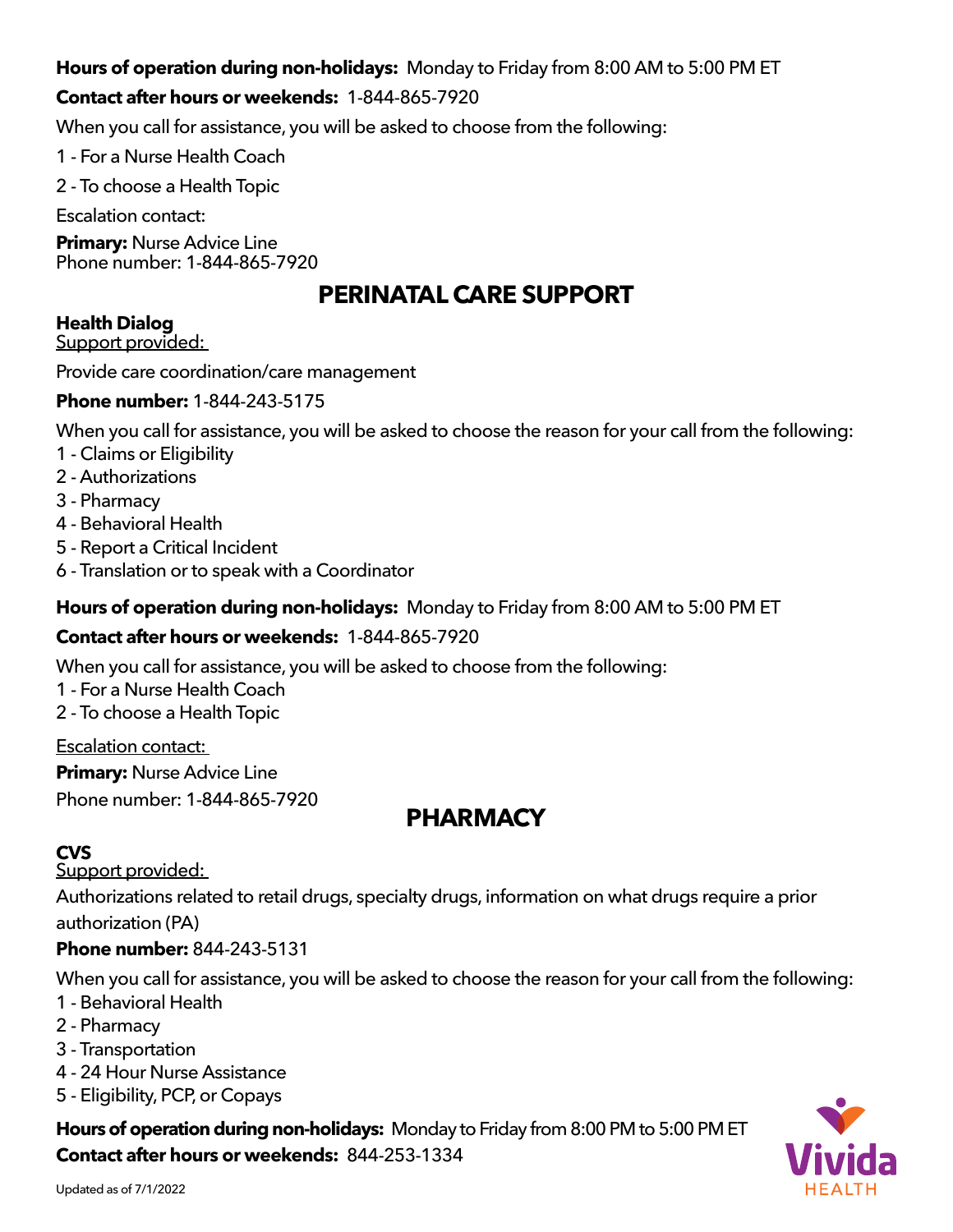When you call for assistance, you will be asked to identify yourself as a Member and then enter your phone number if prompted.

**Special instructions for after hours or weekends:** None

Escalation contact: **Primary:** CVS

Phone number: 1-844-253-1334

# **TRANSPORTATION**

#### **Medical Transportation Management (MTM)**

Support provided:

Non-emergency transportation home upon discharge

**Phone number:** 1-877-848-5993

Thank you for calling MTM *Non-Emergency Transportation Program* for English press 1, for Spanish press 2. Please have your Member ID and the information for the appointment (office name and address) You will then be prompted to answer the choices as follows:

 *Please enter member's Date of Birth (DOB), five-digit zip code & name available. Follow the next set of prompts:*

*-If the member's DOB is [DOB], say yes or press 1. Otherwise, say no or press 2.*

-If the member's five-digit zip code is [zip code], say yes or press 1. Otherwise, say no or press 2 to enter *the member's zip code again.*

*-If the member's name is [member name], say yes or press 1. Otherwise, say no or press 2.*

**Hours of operation during non-holidays:** Monday to Friday from 8:00 AM to 5:00 PM ET

**Contact after hours or weekends:** 1-877-848-5993

**Special instructions for after hours or weekends:** Available 24/7

Escalation contact:

**Primary:** Medical Transportation Management (MTM) Phone number: 1-877-848-5993

# **UTILIZATION MANAGEMENT**

### **Health Dialog**

Support provided:

Authorizations related to outpatient services, including home health, IV infusion, durable medical equipment (DME), and hospice

#### **Phone number:** 1-844-243-5175

When you call for assistance, you will be asked to choose the reason for your call from the following:

- 1 Claims or Eligibility
- 2 Authorizations
- 3 Pharmacy
- 4 Behavioral Health
- 5 Report a Critical Incident
- 6 Translation or to speak with a Coordinator

**Hours of operation during non-holidays:** Monday to Friday from 8:00 AM to 7:00 PM ET **Contact after hours or weekends:** 844-824-8653

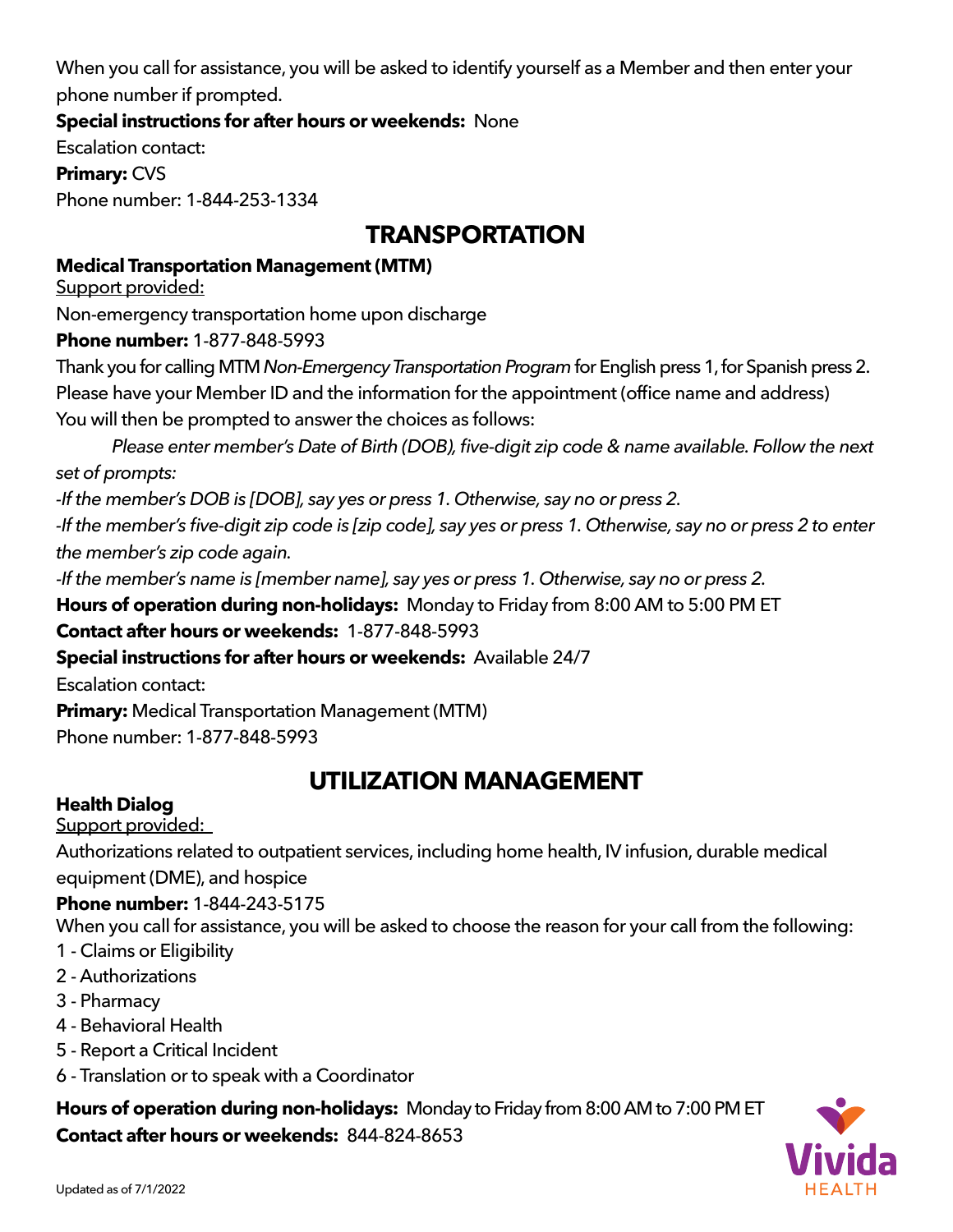When you call for assistance, you will be asked to choose the reason for your call from the following:

- 1 Transportation Services
- 2 Durable Medical Equipment or Home Health Services
- 3 Behavioral Health
- 4 Vision Services
- 5 Prescription Authorization
- 6 Authorization Status
- 7 All Other Reasons or New Authorizations

#### **Special instructions for after hours or weekends:** None

Escalation contact:

**Primary:** Nurse Line

Phone number: 1-844-865-7920

When you call for assistance, you will be asked to choose from the following:

- 1 For a Nurse Health Coach
- 2 To choose a Health Topic

# **SUBCONTRACTED UTILIZATION MANAGEMENT SERVICES**

### **COASTAL CARE SERVICES**

Support provided: DME, Home Health, Infusion Pharmacy **Phone number**: 1-855-481-0505 **Hours of operation during non-holidays:** Monday to Friday from 8:00 AM to 5:00 PM ET **Contact after hours or weekends:** 1-855-481-0505 **Special instructions for after hours or weekends**: Available 24/7 Escalation contact: **Primary:** Coastal Care Services Phone number: 1-855-481-0505 **Secondary:** TTY Phone number: 711

### **CVS OVER-THE-COUNTER**

Support provided: Over-the-counter supplies **Phone number:** 1-833-331-1571 **Hours of operation during non-holidays:** Monday to Friday from 8:00 AM to 5:00 PM ET/DST. **Contact after hours or weekends:** None

#### **Special instructions for after hours or weekends:**

When you call for assistance, you will be asked to identify yourself as a Member and then enter your phone number if prompted.

Escalation contact:

**Primary:** CVS

Updated as of 7/1/2022 Phone number: 1-833-331-1571